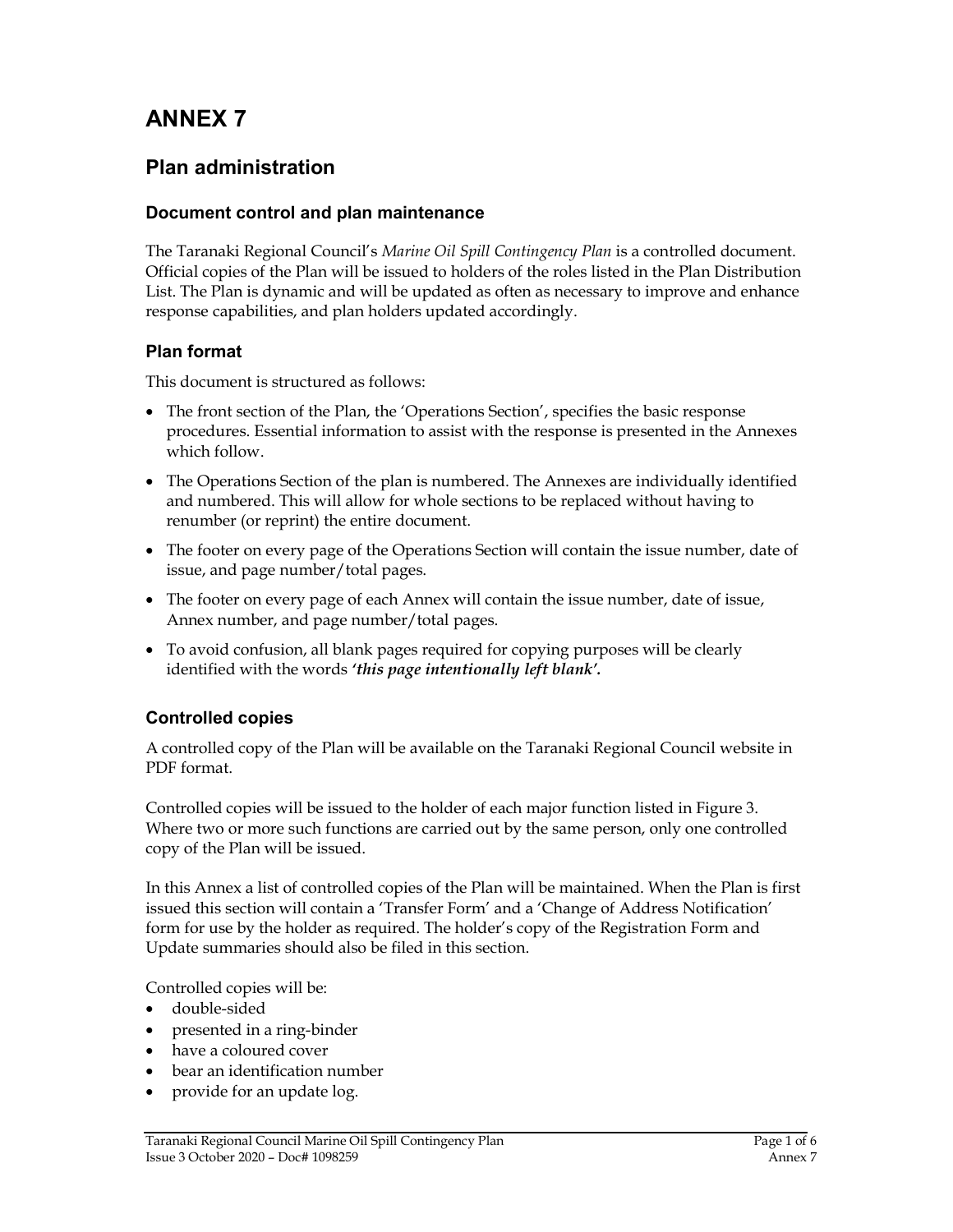Or

Controlled copies will be:

- in electronic format, either on disc or memory stick
- in PDF format
- identified as a controlled copy of Marine Oil Spill Contingency Plan for Taranaki

## Original Issue of Controlled Copies

A Registration form will be sent to all recipients of Controlled Copies of the Taranaki Regional Council Marine Oil Spill Contingency Plan.

### Updates

Updates will be issued on an 'as required' basis, and will be accompanied by an Update Summary. The Summary will be issued in duplicate with the recipient required to acknowledge receipt of the update and confirm that it has been actioned.

The other copy of the Update Summary should be retained by the recipient as it shows the most up-to-date version of each section on issue and can be used for checking purposes.

### Transfer of Controlled Copies

Although the Plan is issued to a named individual, it is issued to that individual in his/her capacity as the holder of a particular function. Therefore, each Controlled Copy will include a transfer form that can be completed should the holder of that function change.

#### Document Control

The register of Controlled Copies will be maintained by the Administration Officer (Inspectorate), Taranaki Regional Council.

The Administration Officer (Inspectorate) shall be responsible for ensuring that all Registration Forms and Update Receipts are returned within a reasonable time and that the register accurately reflects the status of the Controlled Copies of the Taranaki Plan on issue.

#### Uncontrolled Copies

Uncontrolled copies are copies of the document that can be issued but will not receive updates.

Uncontrolled copies will be:

- in electronic format, either on disc or memory stick
- in PDF format
- identified as an uncontrolled copy of Marine Oil Spill Contingency Plan for Taranaki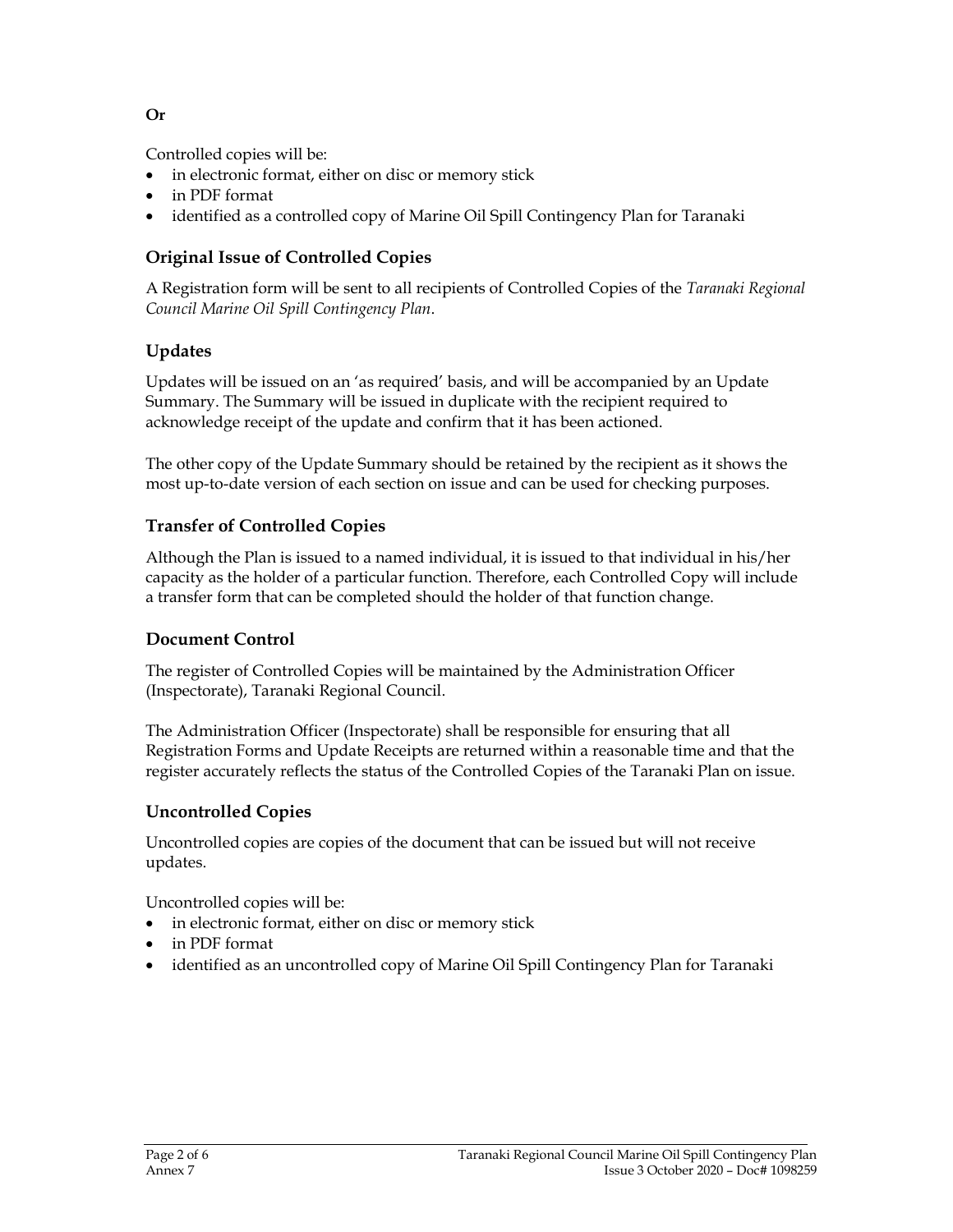# Exercising the plan and plan review

# Exercising the plan

Requirements under the Marine Protection Rules, Part 130C - Regional Oil spill Contingency Plans

#### 130C.16 Exercising

Every regional council to which this Part applies—

- (a) must ensure that the plan is regularly tested in accordance with an exercise programme approved by the Director for each year, which includes at least two field exercises involving the deployment of equipment, at least one of which shall involve the production of an incident action plan and/or a site operations plan; and
- (b) must ensure that accurate records of each exercise and its results are kept; and
- (c) may be required to participate in a Maritime New Zealand directed combined exercise in lieu of one of the exercises required in sub-rule (a).

The Taranaki Regional Council, is responsible for the development of local training programmes for local stakeholders at all levels. Training programmes will be drawn up by the Taranaki Regional Council in conjunction with Maritime NZ and plan stakeholders.

Over a period of two years at least one desktop exercise and three field oil pollution response exercise will be held to ensure that the Plan functions correctly. The site chosen for practical exercises will be rotated amongst the region's areas of concern. This will enable all those likely to be involved in an oil spill response to become fully familiar with their responsibilities and/or support functions, and to learn the particular problems of a site before an incident occurs. The training exercises will include assessment of compliance with health and safety requirements.

A list of trained personnel for the region is available on WEBEOC.

## Plan review

This plan will be amended as and when pertinent information changes, or better information comes to hand, or as required by the Director of Maritime NZ. It will be reviewed under the direction of the Regional On-Scene Commander (ROSC) at least once every three years and after every major spill and exercise. Contact details of key personnel and organisations will be reviewed at least every 12 months. Recommendations for any amendments should be forwarded to the Regional On-Scene Commander, Taranaki Regional Council, Private Bag 713, Stratford. All organisations named in this Plan must notify the ROSC when their nominated personnel, or their contact details, change (see the 'Transfer/Change of address notification' form in the Administration section at the back of the Plan).

Any amendments to the Plan will be identified by date and sections altered, in the Record of plan amendments table in the administration section at the back of the Plan.

The review of this plan is due in 2023 and every three years thereafter.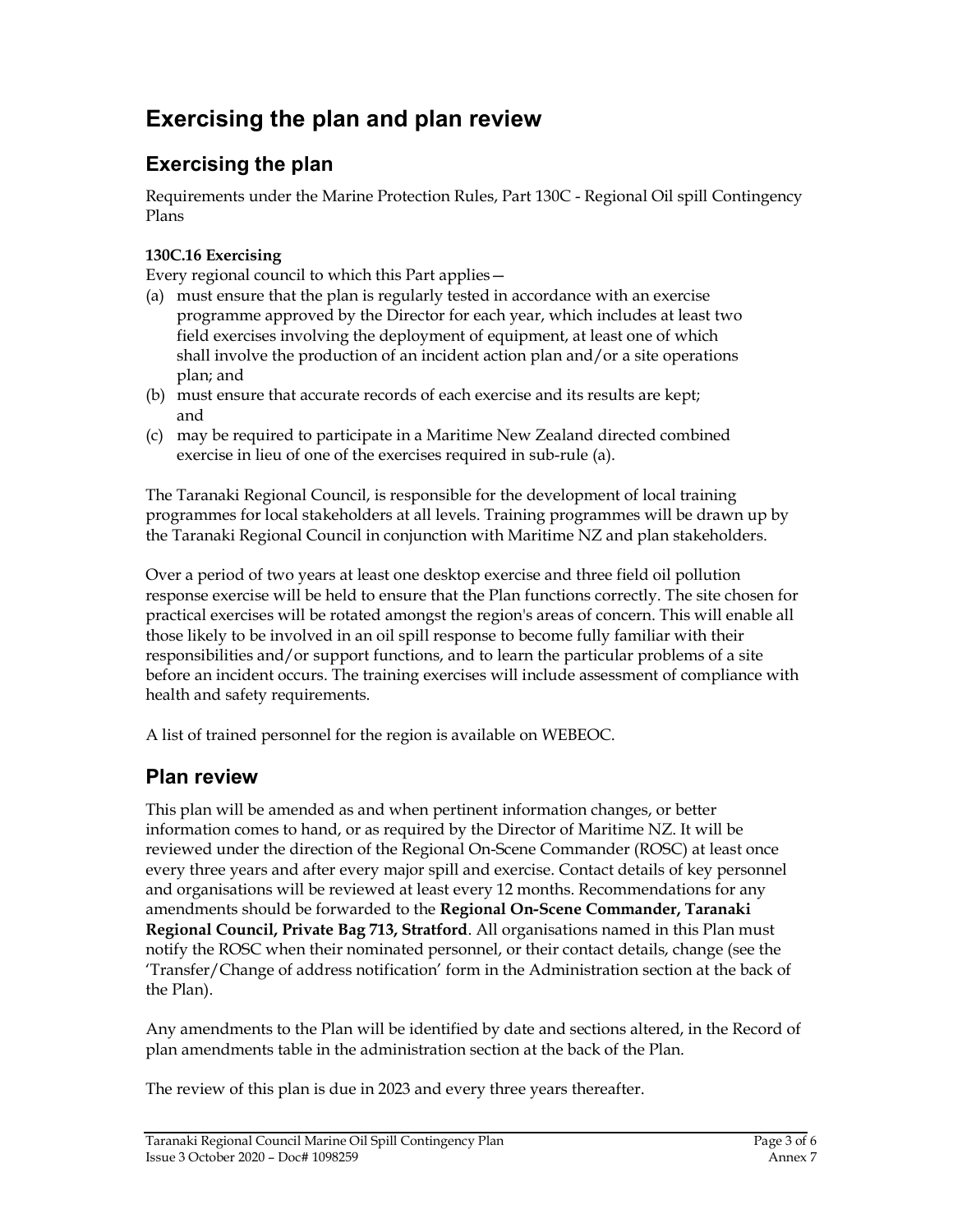# Record of controlled and uncontrolled copies of the Plan

A record of who holds controlled and uncontrolled copies of the Plan is kept by the Administration Officer (Inspectorate) in the Inspectorate Section at the Taranaki Regional Council.

## Record of Plan amendments

New pages received and inserted into Plan

| Amendment No. | Page No. replaced | Date received and inserted | Signature/position |
|---------------|-------------------|----------------------------|--------------------|
|               |                   |                            |                    |
|               |                   |                            |                    |
|               |                   |                            |                    |
|               |                   |                            |                    |
|               |                   |                            |                    |
|               |                   |                            |                    |
|               |                   |                            |                    |
|               |                   |                            |                    |
|               |                   |                            |                    |
|               |                   |                            |                    |
|               |                   |                            |                    |
|               |                   |                            |                    |
|               |                   |                            |                    |
|               |                   |                            |                    |
|               |                   |                            |                    |
|               |                   |                            |                    |
|               |                   |                            |                    |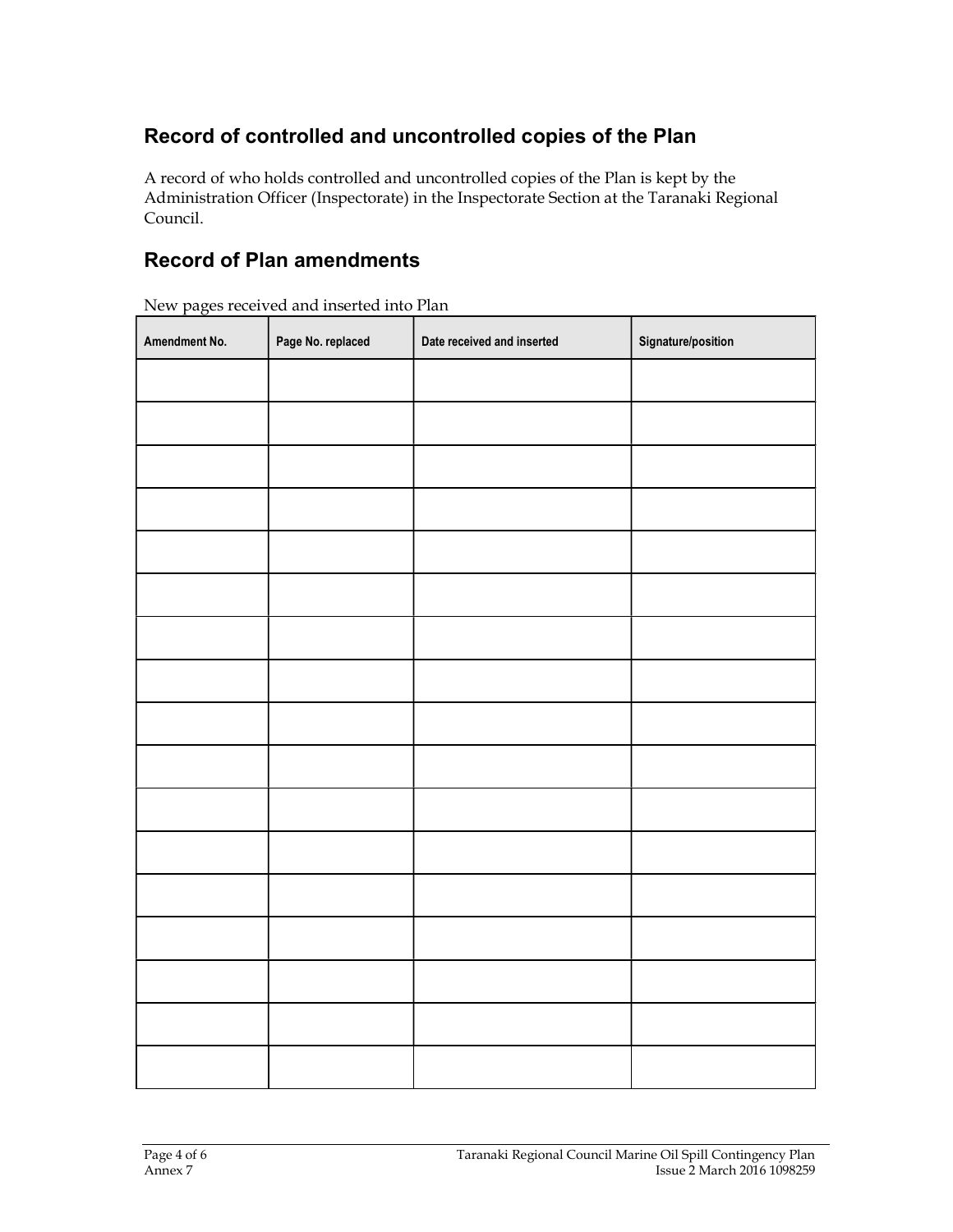#### Transfer/change of address notification form for controlled copies

| <u> 2000 - Andrea Andrewski, amerikansk politik (d. 1982)</u><br>,我们也不会有什么。""我们的人,我们也不会有什么?""我们的人,我们也不会有什么?""我们的人,我们也不会有什么?""我们的人,我们也不会有什么?""我们的人 |
|---------------------------------------------------------------------------------------------------------------------------------------------------|
|                                                                                                                                                   |
|                                                                                                                                                   |
|                                                                                                                                                   |
| ,我们也不会有什么。""我们的人,我们也不会有什么?""我们的人,我们也不会有什么?""我们的人,我们也不会有什么?""我们的人,我们也不会有什么?""我们的人                                                                  |
|                                                                                                                                                   |

Please send notification form to:

 Administration Officer (Inspectorate) Taranaki Regional Council Private Bag 713 Stratford 4352